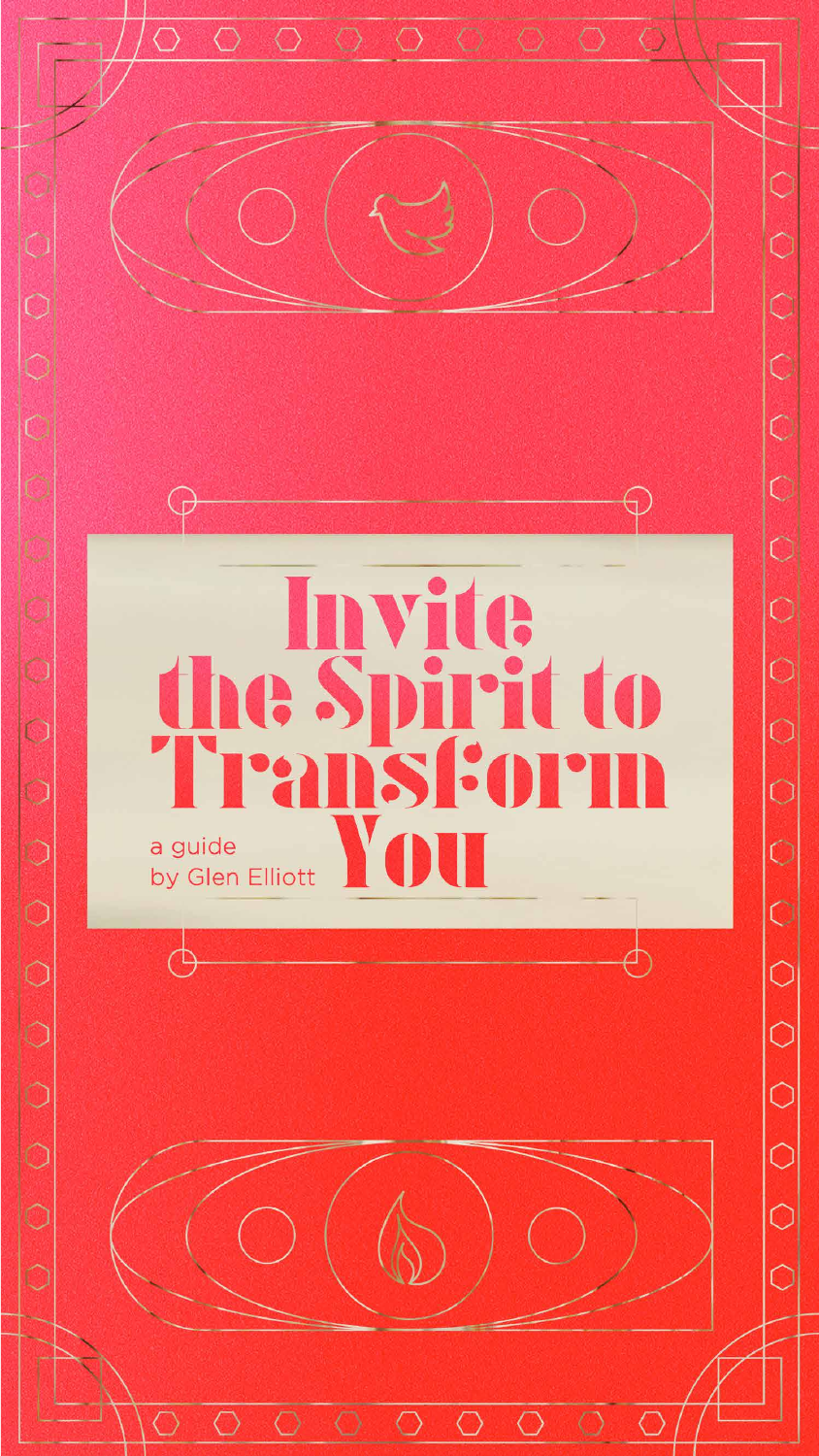

#### $\begin{array}{cc} \bullet & \bullet \end{array}$  $O$   $C$

## We're In a Tough Battle!

We are in a spiritual war. The Devil is fighting to ruin our souls. He attacks us by feeding lies to our human desires (the flesh). When we buy lies and follow the flesh, it controls our behavior, damaging our relationship with God and others and hurting ourselves. The Devil and our flesh are mighty foes. There's only one path to spiritual victory: to become more and more like Jesus through the truth and the power of the Holy Spirit. Paul in Galatians 5 instructs us to crucify our flesh (our sinful desires), and we do that by walking with and allowing the Holy Spirit to lead us [\(Galatians 5:24-25\)](https://www.biblegateway.com/passage/?search=gal+5%3A24-25&version=NIV). When we "keep step with the Spirit" and give him control and influence in our lives, we'll see the Spirit produce fruit like love, joy, peace, patience, kindness, goodness, faithfulness, gentleness, and self-control [\(Galatians 5:22-23\)](https://www.biblegateway.com/passage/?search=gal+5%3A22-23&version=NIV).

◯ Ć Ô O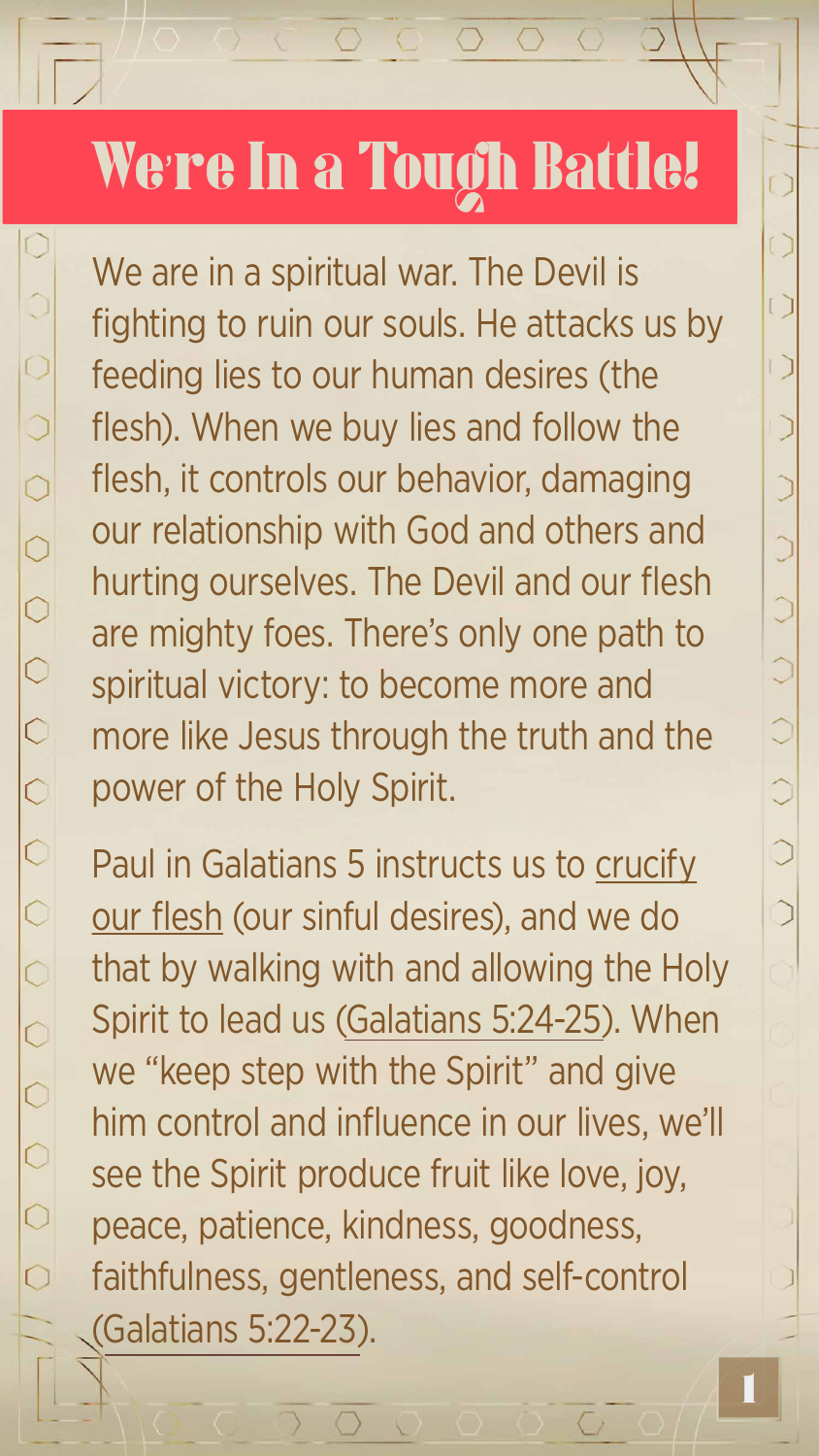

Do you want this kind of fruit growing in your life? Do you want to be like this? Do you want to become more and more like Jesus? It won't come by sheer willpower. It won't come by following religious rules and rituals. It comes only by surrendering to the Holy Spirit as you let him have his way with you.

This guide provides an example of a daily

prayer you might use and the spiritual practices that will help you daily surrender to the Holy Spirit and daily crucify yourself. Don't try to start and do all the spiritual practices at once. Choose one and develop it as a consistent habit. Then add another until it becomes a habit. But the key is to daily surrender to God and walk with the Holy Spirit as we follow Jesus.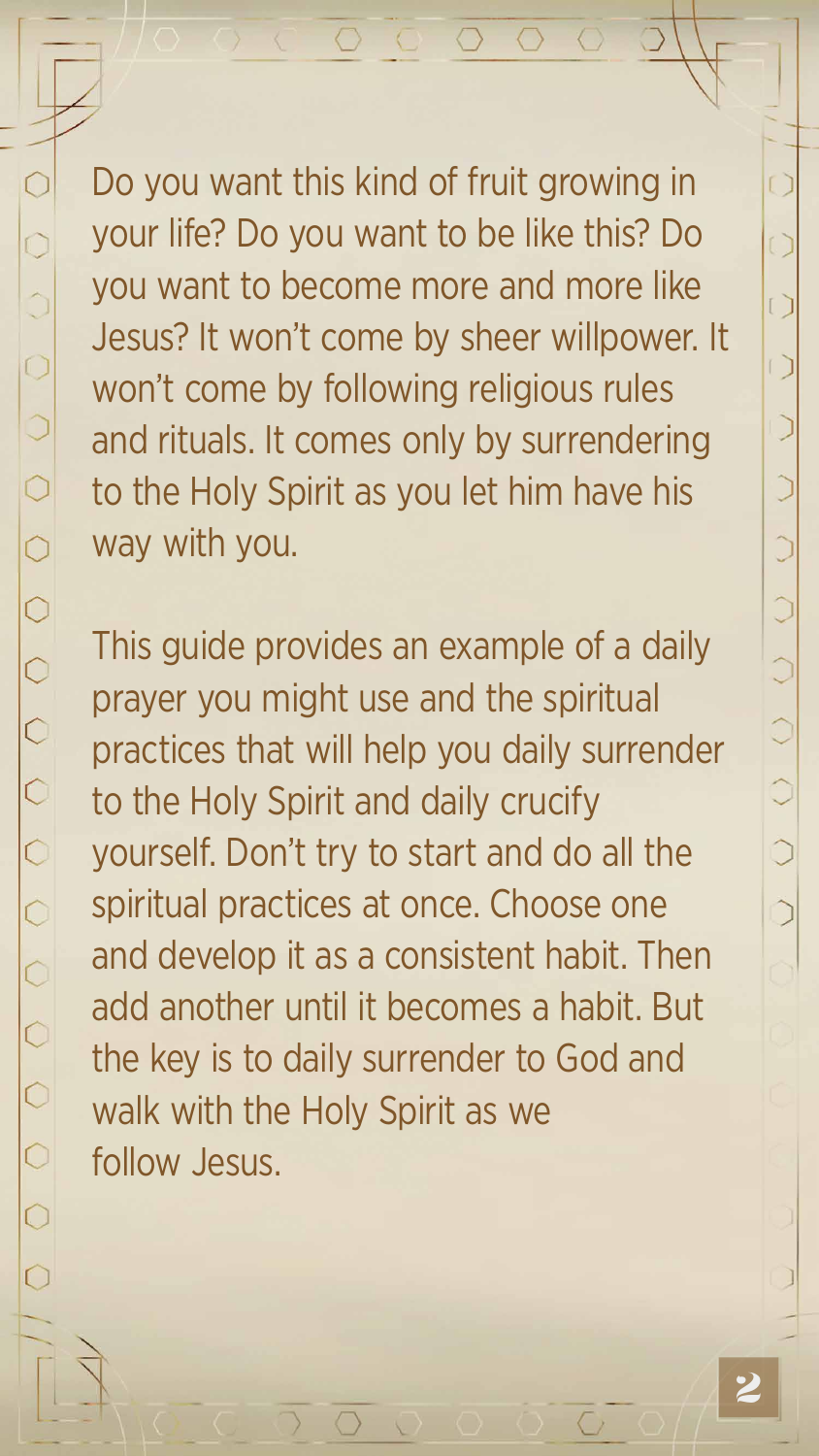

#### $O O$  $O$

### A Prayer of Surrender and Commitment

John Stott is one of the great pastors and theologians who has had worldwide influence on the church. He is one of my heroes and models of Christlikeness. His book [Basic Christianity](https://www.amazon.com/Basic-Christianity-Classics-John-Stott/dp/0830834133) is a classic. Every

day when he woke up, he prayed this prayer. It's a great model upon which to build your own daily prayer of surrender.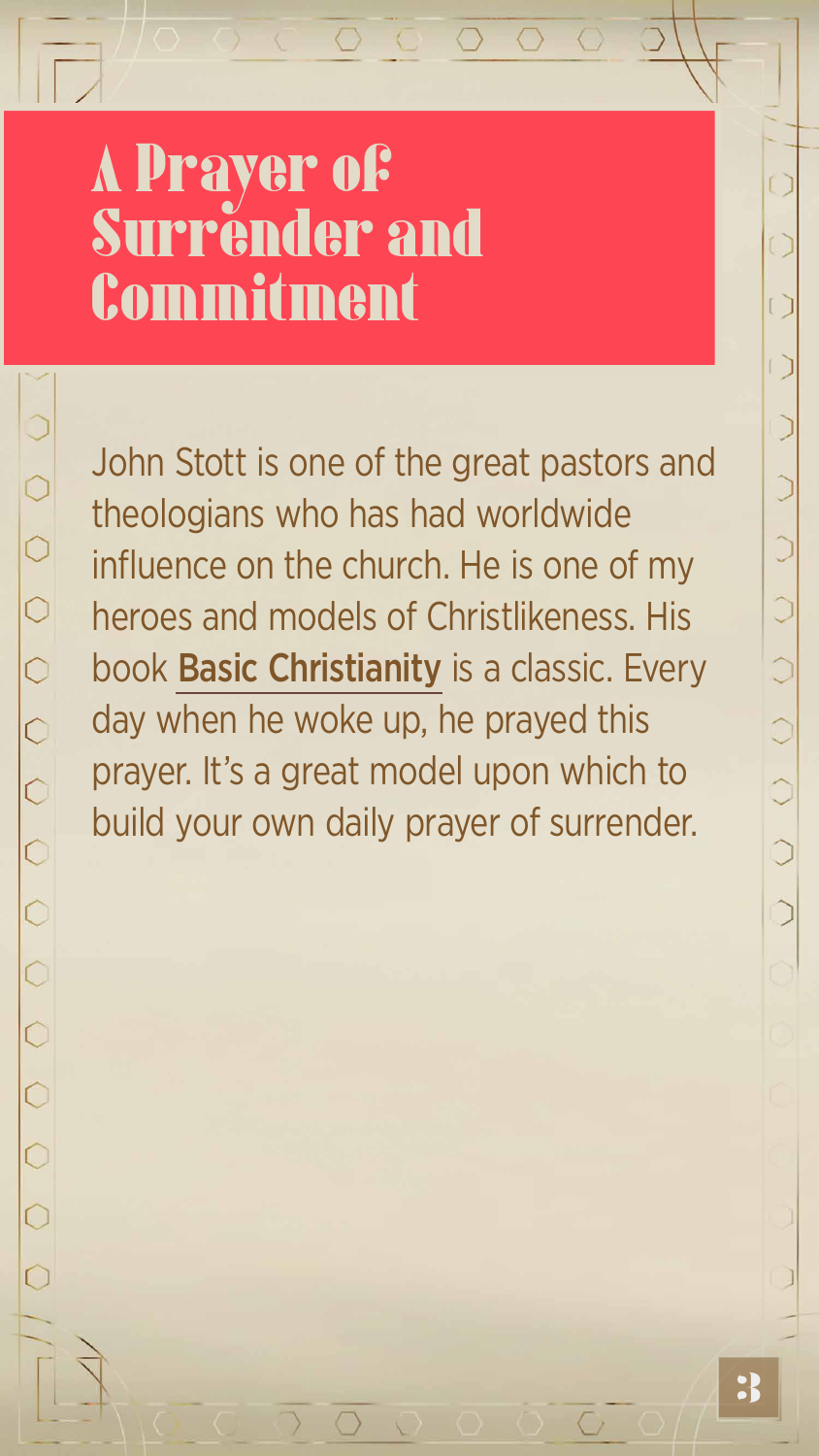

### Use this prayer or make one of your own:

Heavenly Father, I pray that this day I may live in your presence and please you more and more.

### Lord Jesus, I pray that this day I may take up my cross and follow you.

C<br>C<br>C

Holy Spirit, I pray that this day you will fill me with yourself and cause your fruit to ripen in my life: love, joy, peace, patience, kindness, goodness, faithfulness, gentleness, and self-control.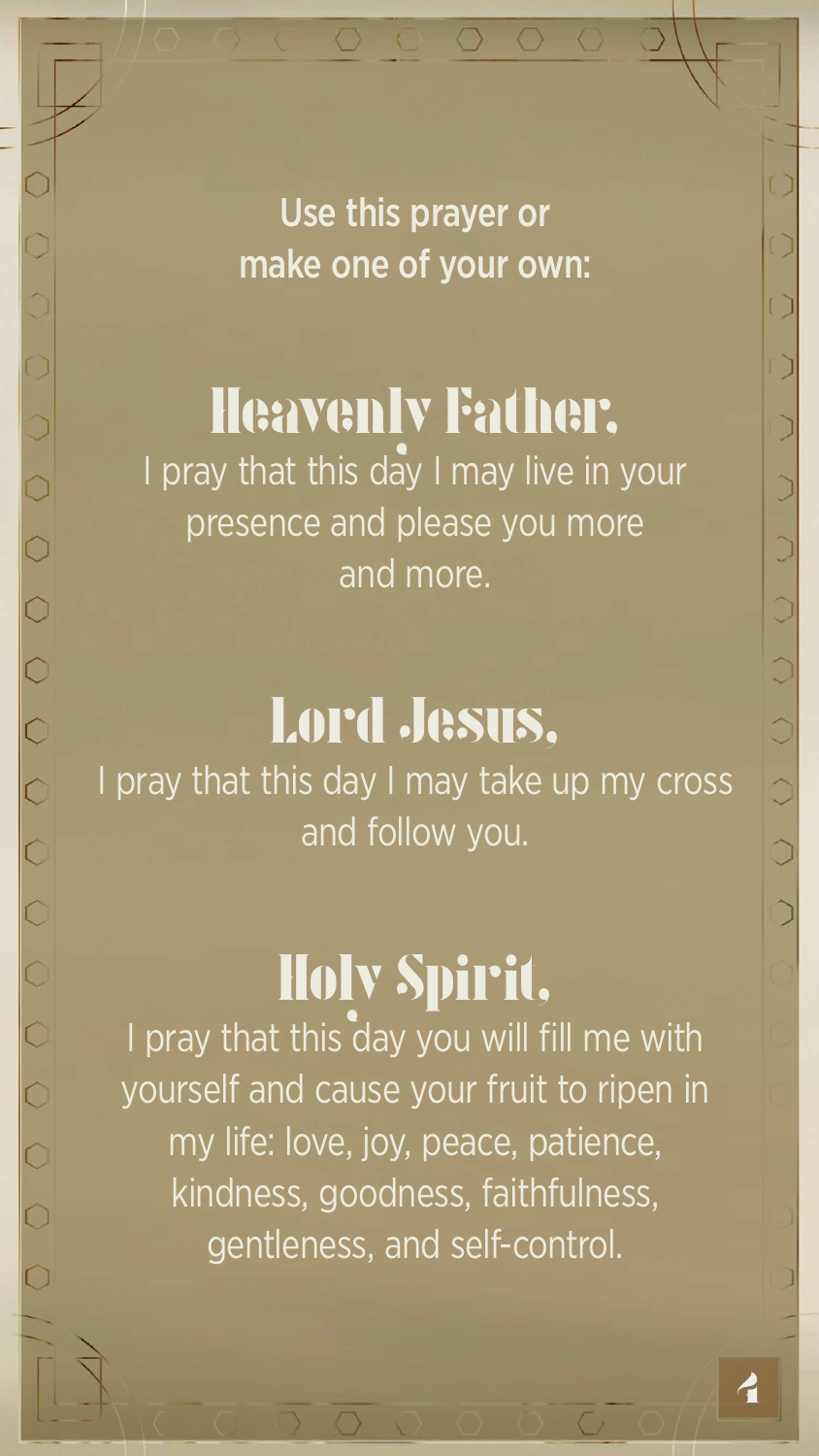

## Spiritual Practices

Spiritual practices are our part in "keeping in step" with the Spirit. They help us walk or live in the Spirit and allow the Spirit to lead us. They invite God's presence into us so he can transform how we think, what we believe, and how we act. As the Spirit has greater influence in us, we crucify our flesh and allow the character of Jesus to become stronger and more powerful in us. This is

 $\rightarrow$   $\circ$ 

Here are two classic resources on the many different spiritual practices:

the front line of the spiritual war we face daily.

- [Celebration of Discipline](https://www.amazon.com/Celebration-Discipline-Path-Spiritual-Growth/dp/1596444541) by Richard Foster
- **[The Life You've Always Wanted](https://www.amazon.com/Life-Youve-Always-Wanted-Disciplines/dp/1594150834)** by John Ortberg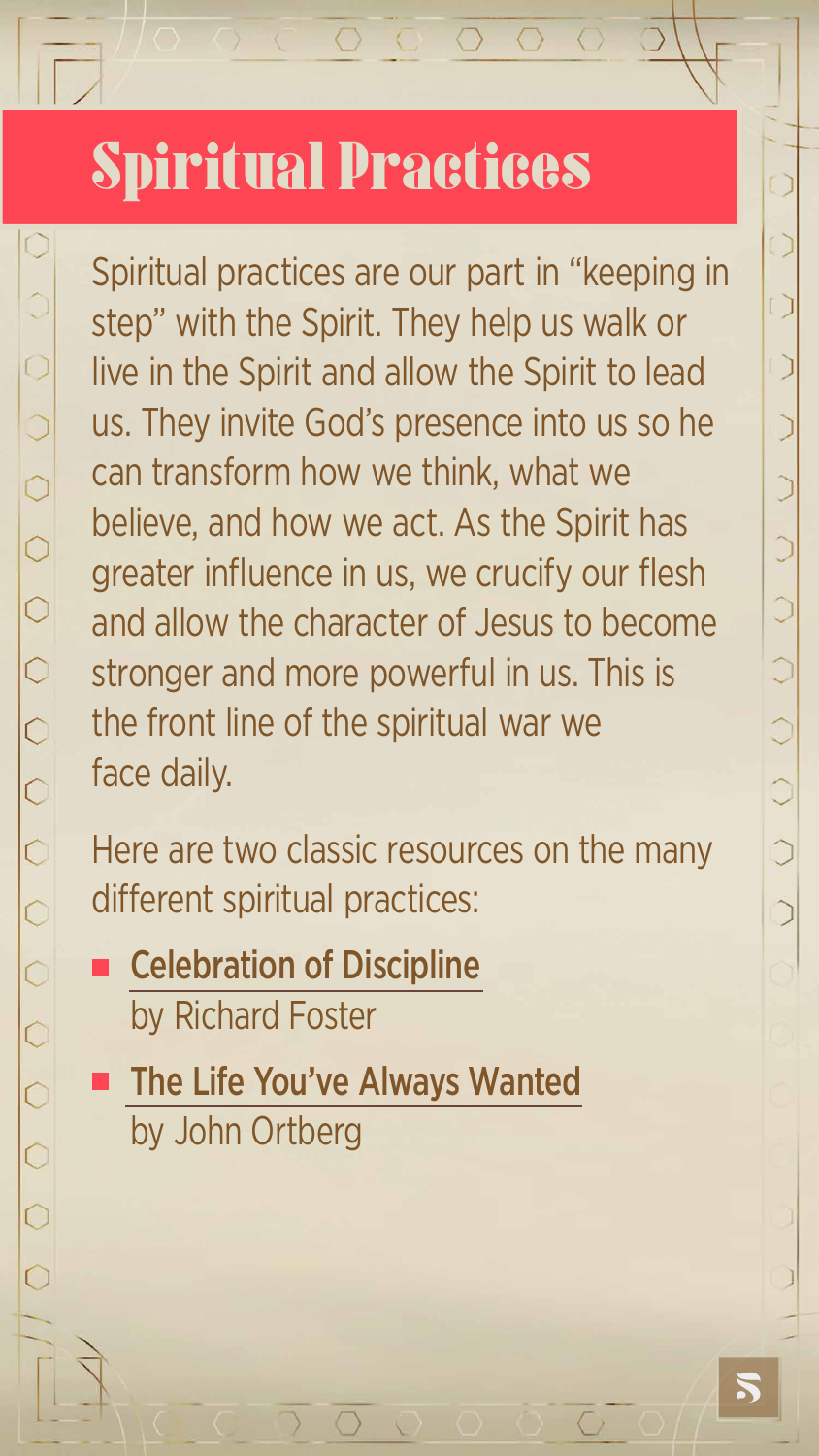### $\begin{array}{ccccccccc} \circ & \circ & \circ & \circ & \circ \end{array}$

 $\hat{\mathbb{C}}$ 

O



Below are the three basic and "standard" spiritual practices used by Jesus and the disciples. The books listed above can direct you in how to do these practices and introduce you to others. Note that many of the spiritual practices are aided by taking notes or by journaling.

### Daily Quiet Prayer Jesus prayed often [\(Luke 5:16\)](https://www.biblegateway.com/passage/?search=lk+5%3A16&version=NIV). Prayer

touches God, and God changes things. Prayer changes the one who prays. Prayer is something we learn to do. That's why Jesus taught his disciples how to pray [\(Luke 11\)](https://www.biblegateway.com/passage/?search=Luke%2011%3A1-13&version=NIV). The key to building this habit is to set a regular time and quiet place for prayer both time and place are vital and unique to you. Then have a pattern you use (you can change it up from time to time). Use the Lord's Prayer as a guide; that's why Jesus gave it to us. Use an outline like: Praise, Thanks, Confession, and Requests.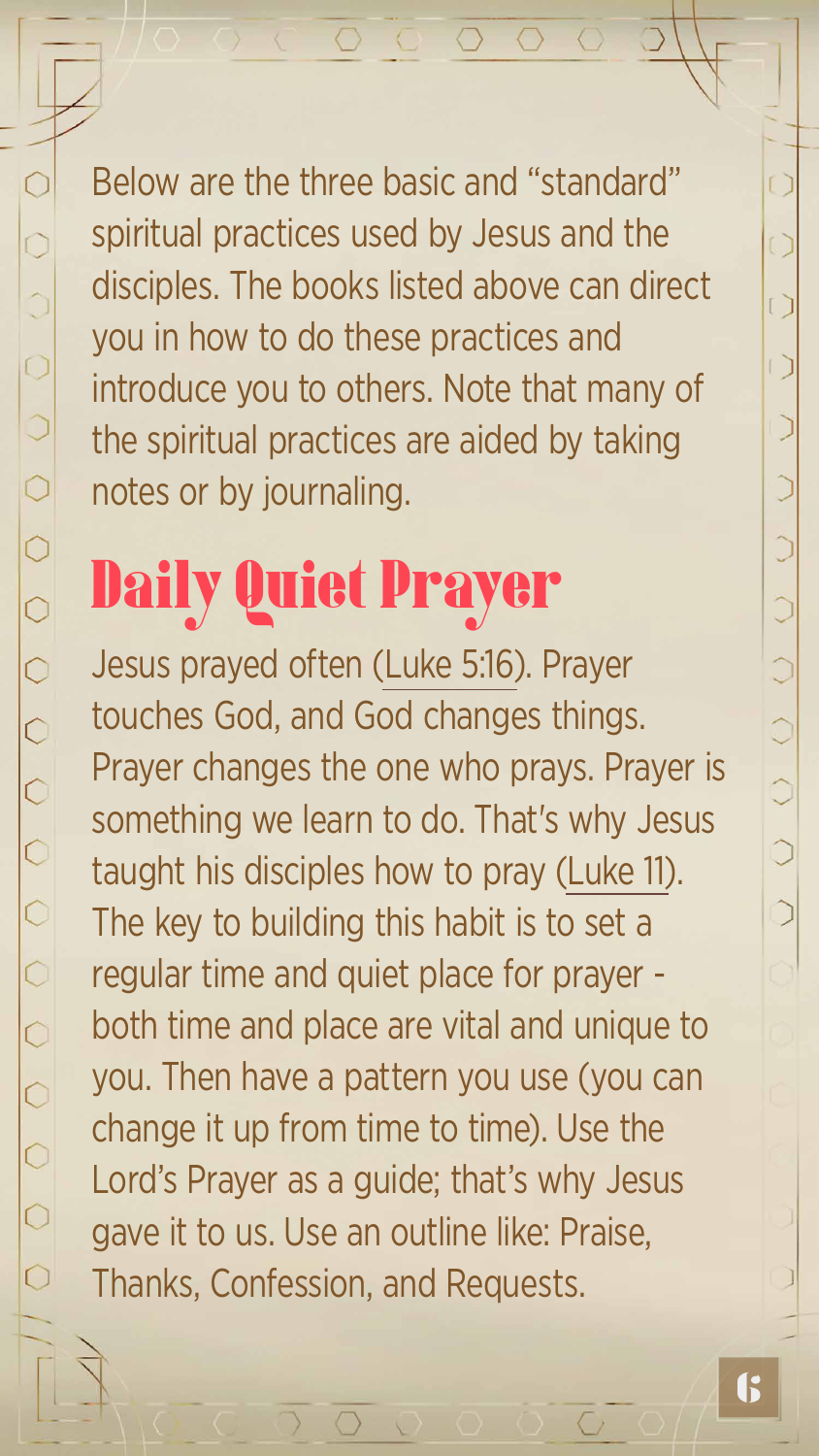

A key part of this quiet time is to redirect our thinking from the ways of the world to the ways of Jesus. Romans 12:2 says: Do not conform to the pattern of this world, but be transformed by the renewing of your mind. Then you will be able to test and approve what God's will is—his good, pleasing and perfect will. In our prayer time, we seek to have our minds and our thoughts influenced and controlled by the Spirit of God. That's why prayer is so effective when combined with Bible reading.

Make sure your time is not just asking but a simple, honest conversation with God. Think about this time like having lunch or coffee with God to deepen your relationship with him.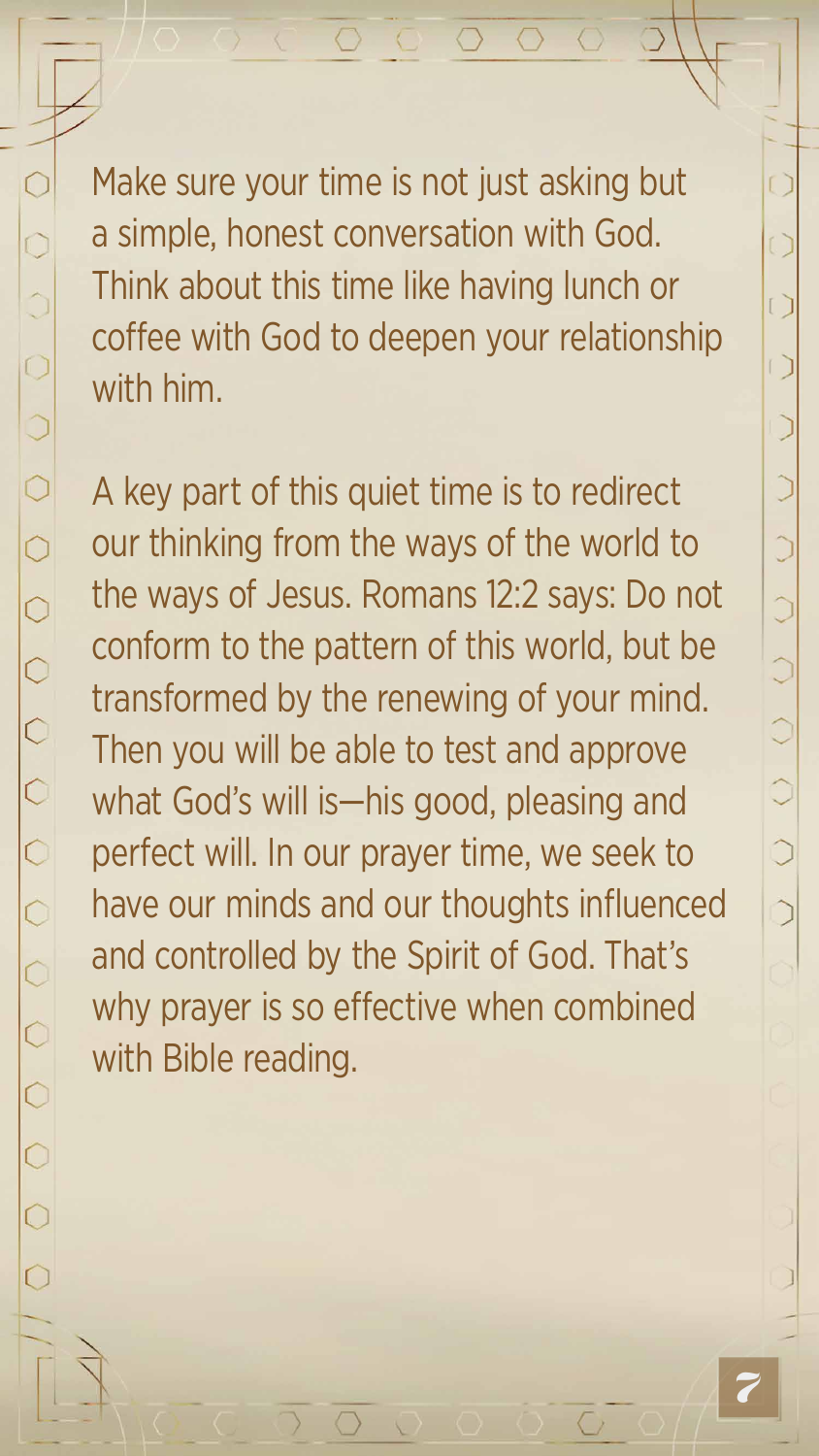

### Bible Reading and Reflection

The goal isn't to read the Bible for information or to finish a certain number of chapters. The purpose of Bible reading and reflection is to read God's Word to hear from God. Begin your time by asking God to speak to you, then really listen. Anticipate God speaking to you through his Word. What might you learn about God, yourself, others, or this world? How will it make a difference in your life, and what do you need to do about what you understood? In the end, Jesus said it isn't about what you read; it's about what you do with what you read (see [Luke 6:46-49](https://www.biblegateway.com/passage/?search=lk+6%3A46-49&version=NIV); [James 1:21-25;](https://www.biblegateway.com/passage/?search=James+1%3A21-25&version=NIV) [John 14:15\)](https://www.biblegateway.com/passage/?search=John+14%3A15&version=NIV)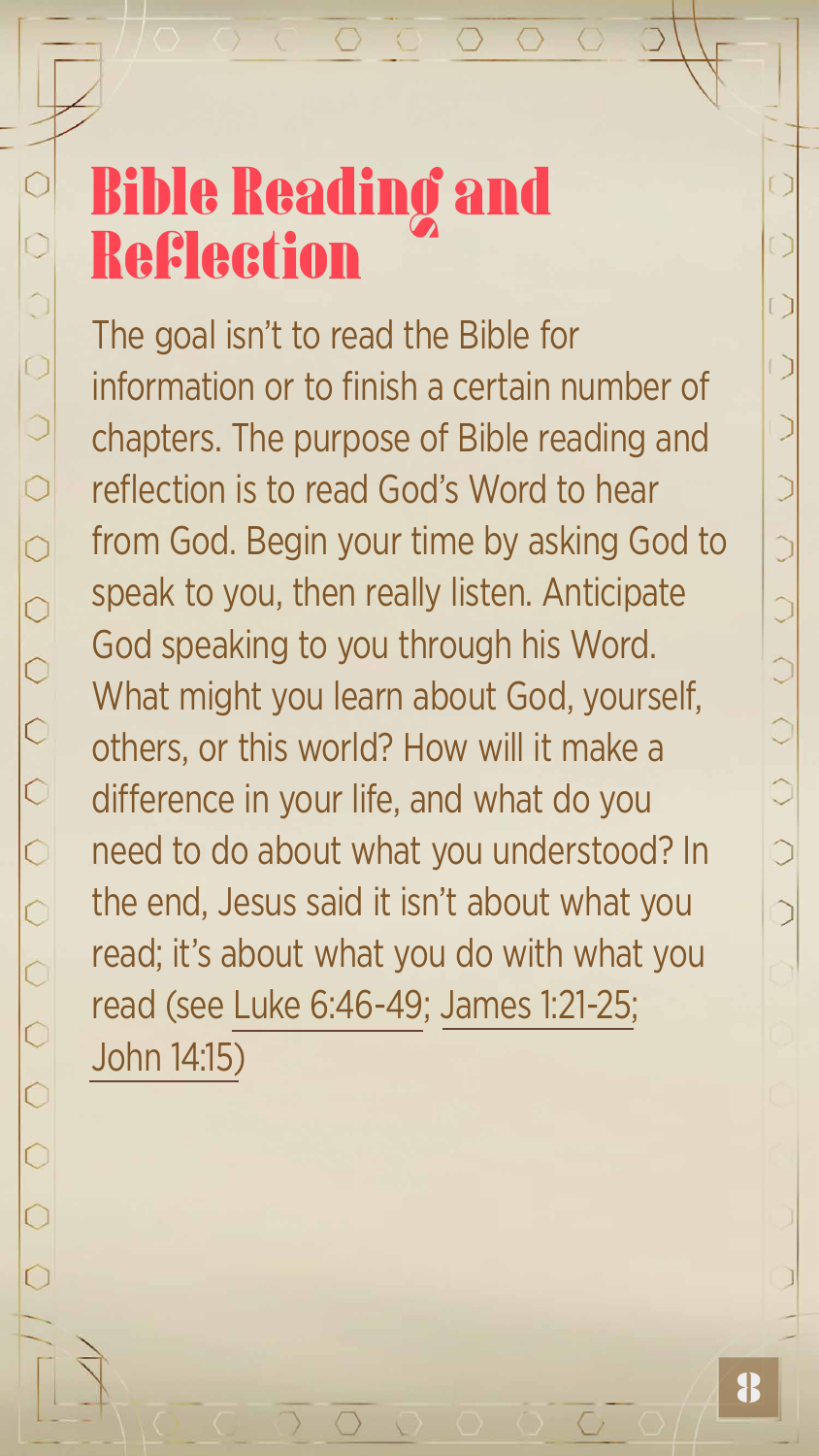

#### $\begin{array}{ccccccccc} \circ & \circ & \circ & \circ & \circ \end{array}$

# Fasting

We fast from something that we consume and has the potential to consume us. It can be something that we typically "can't live without," or it can simply be something we enjoy but, in fact, can distract us from God or serves as a substitute for complete dependence on God. Fasting from food is the usual kind of fast. This fast can be from certain foods like sugar or caffeine, certain meals like lunch, or for a period of time like a day or two. We can also fast or abstain from activities or hobbies (like watching TV, social media, gaming, our phones, etc.) or habits (like talking too much, shopping, etc., or anything we've come to depend on.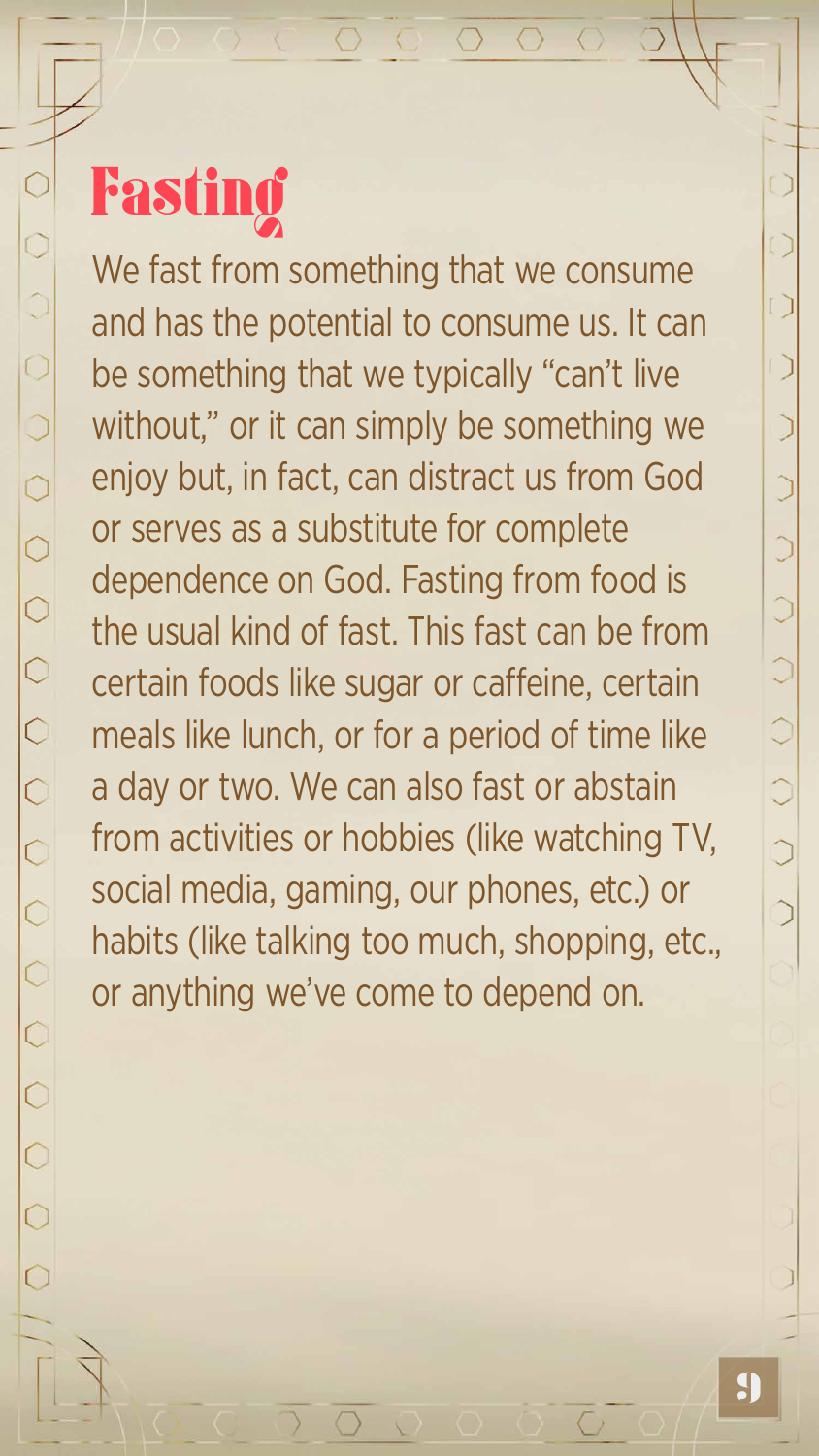### We fast for three basic reasons:



 It reminds us of our selfishness and self-focus. Fasting is a tangible act of crucifying ourselves. It's self-denial and dying to self.

We use the time we invest in eating, preparing food, or in the activity or habit we are fasting from for prayer, Bible reading, and reflection.

 During our fasting, the desire or temptation to partake of the food, activity, or habit becomes our reminder or

prompting to pray.

 Fasting is an act of self-denial and helps us be more in tune with the Holy Spirit.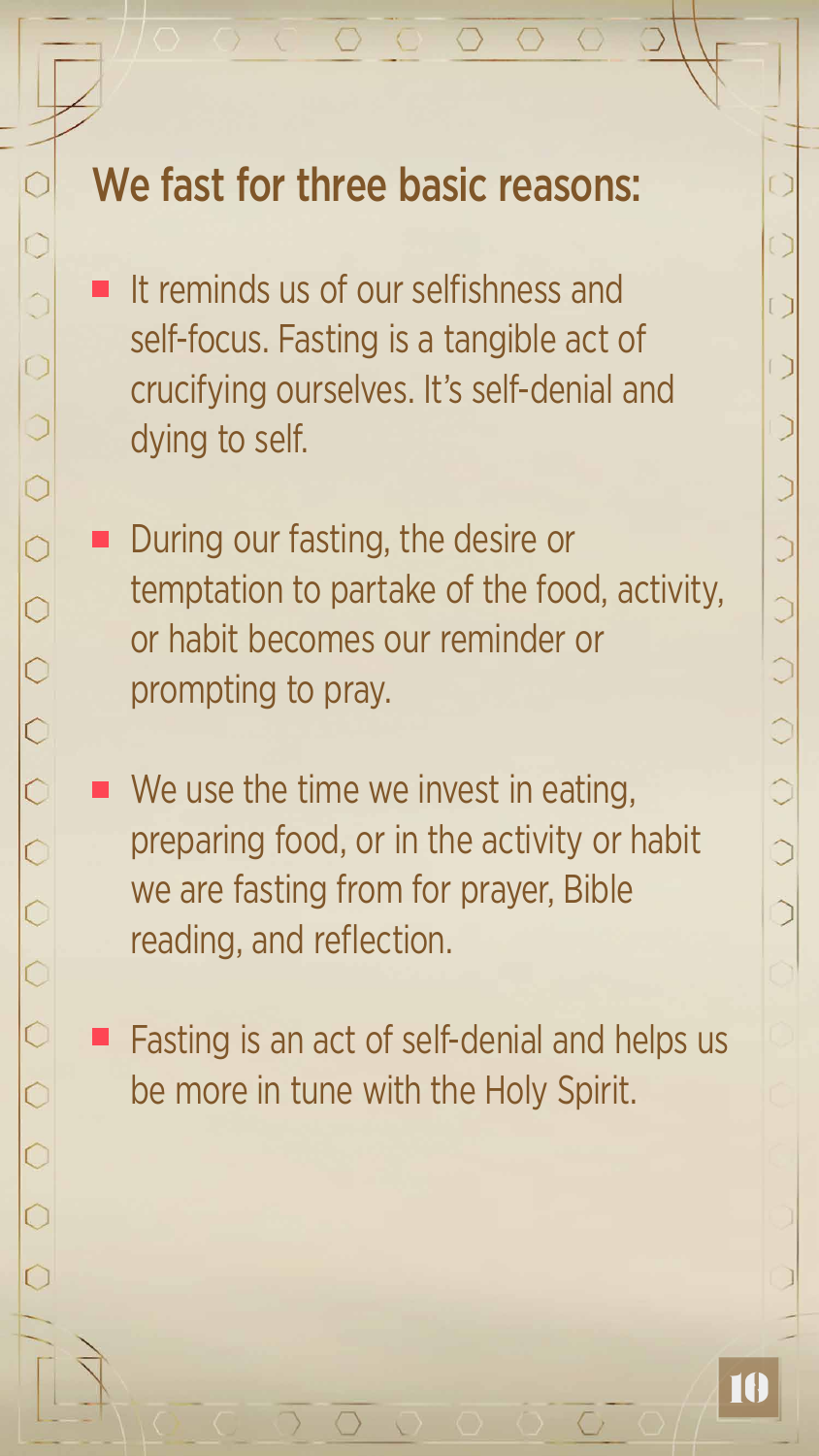

# Make a plan. Get started.

 $\langle \rangle$ 

Remember, the goal is to connect with and surrender to the Holy Spirit to give him more influence and control in your life. The result is that the Spirit will produce spiritual fruit.